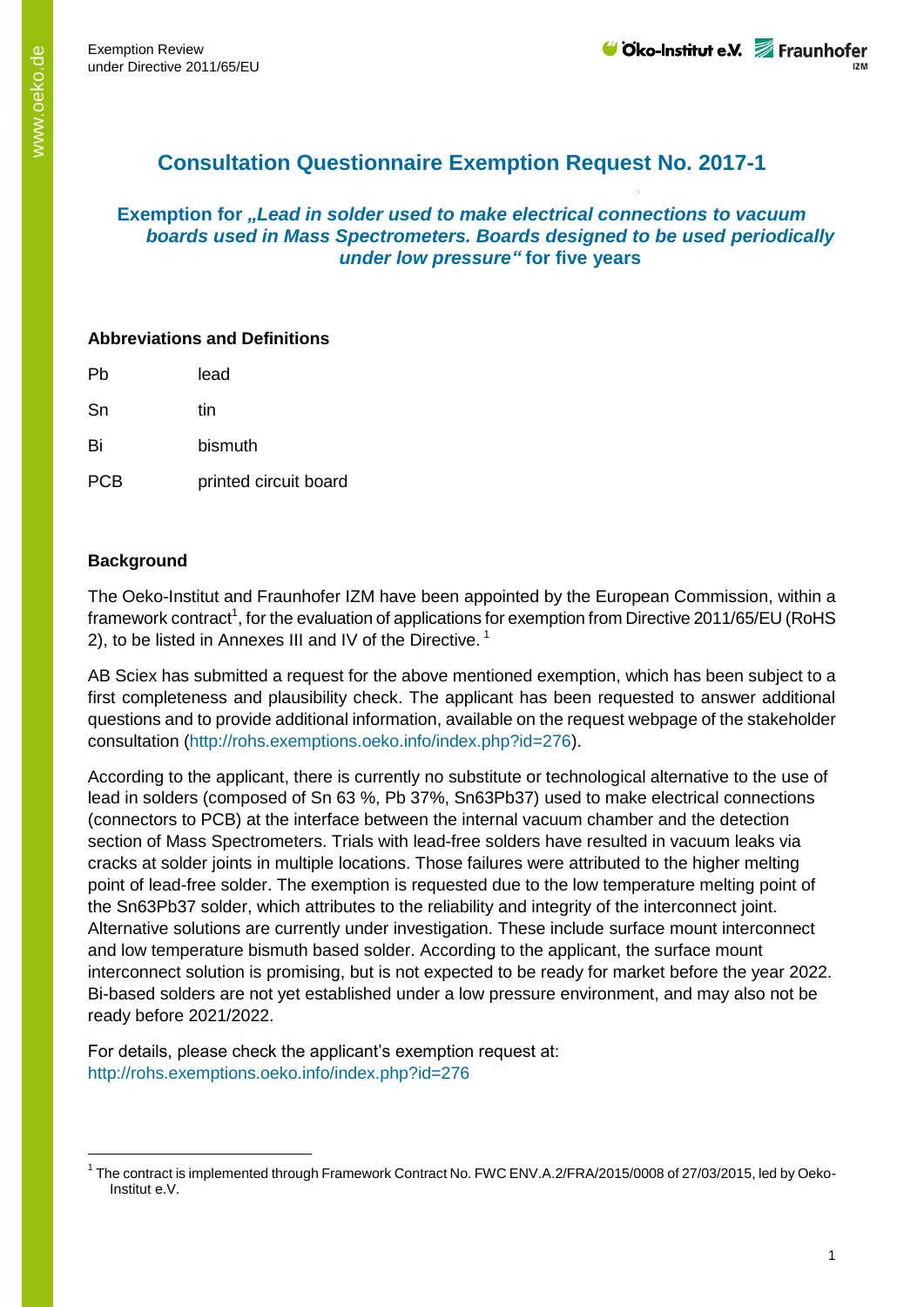The objective of this consultation and the review process is to collect and to evaluate information and evidence according to the criteria listed in Art. 5 (1) (a) of Directive 2011/65/EU (RoHS II), which can be found under:

<http://eur-lex.europa.eu/LexUriServ/LexUriServ.do?uri=CELEX:32011L0065:EN:NOT>

If you would like to contribute to the stakeholder consultation, please answer the following questions:

#### **Questions**

Cko-Institut e.V. Fraunhofer

- 1. The applicant has requested an exemption, proposing the following wording formulation: *"Lead in solder used to make electrical connections to vacuum boards used in Mass Spectrometers. Boards designed to be used periodically under low pressure."*
	- a. Do you agree with the scope of the exemption as proposed by the applicant?
	- b. Please suggest an alternative wording and explain your proposal, if you do not agree with the proposed exemption wording.
	- c. Please explain why you either support the applicant's request or object to it. To support your views, please provide detailed technical argumentation / evidence in line with the criteria in Art. 5(1)(a) to support your statement.
- 2. Please provide information concerning possible substitutes or developments that may enable reduction, substitution or elimination, at present or in the future, of "*Lead in solder used to make electrical connections to vacuum boards used in Mass Spectrometers. Boards designed to be used periodically under low pressure"*;
	- a. In this regard, please provide information as to alternatives that may cover part or all of the applicability range of *the application*;
	- b. Please provide data as to application specifications to support your view.
- 3. Please provide information as to research initiatives that are currently looking into the development of possible alternatives for some or all of the application range for which the exemption is requested.
	- a. Please explain what part of the application range is of relevance for such initiatives (in what applications substitution may be possible in the future).
	- b. Please provide a roadmap of such on-going research (phases that are to be carried out), detailing the current status as well as the estimated time needed for further stages.
- 4. AB Sciex provided the below list of other manufacturers of mass spectrometers in the EU market.
	- a. Agilent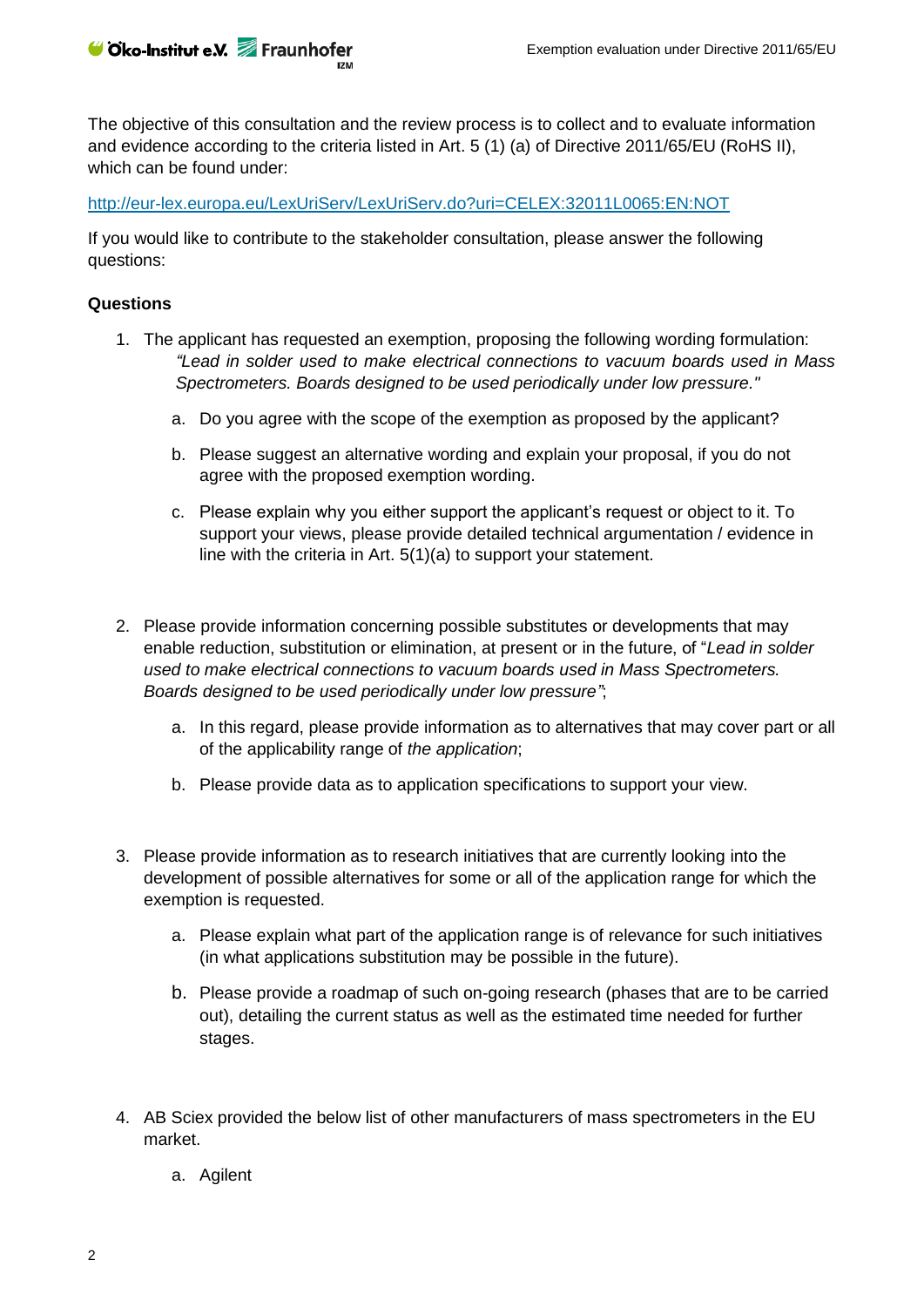- b. Applied Biosystems
- c. Bruker
- d. Hitachi High Technologies
- e. IONICON
- f. JEOL
- g. LECO
- h. PerkinElmer
- i. Shimadzu
- j. Thermo Fisher Scientific
- k. Waters

Are you aware of other manufacturers of mass spectrometers in the EU and outside the EU?

- 5. There are other manufacturers delivering mass spectrometers (see above), which have not applied for an exemption.
	- a. Please state whether you manufacture a similar type of mass spectrometer and whether the same or another type of feedthrough is employed in your equipment.
	- b. Does your solution require the use of lead?
	- c. Can you confirm that the use of PCB as electrical feedthrough improves the signal integrity as compared to more conventional welded or potted feedthroughs?
- 6. The applicant estimates the lead quantity which would be used under the exemption in AB Sciex to be 26 g per year, based on current shipping products and volumes. The total amount of lead used by all manufacturers of mass spectrometers under the requested exemption is not known to the applicant.
	- a. Please indicate a range for the amount of lead in the EU and worldwide under the requested exemption.
	- b. Please provide a rough calculation to support your assumption for the above value.
- 7. Please provide an estimate of possible impacts on employment in total, in the EU and outside the EU, should the exemption not be granted. Please detail the main sectors for which impacts are expected, i.e. manufacturers, supply chain, retail, etc.
- 8. Please estimate